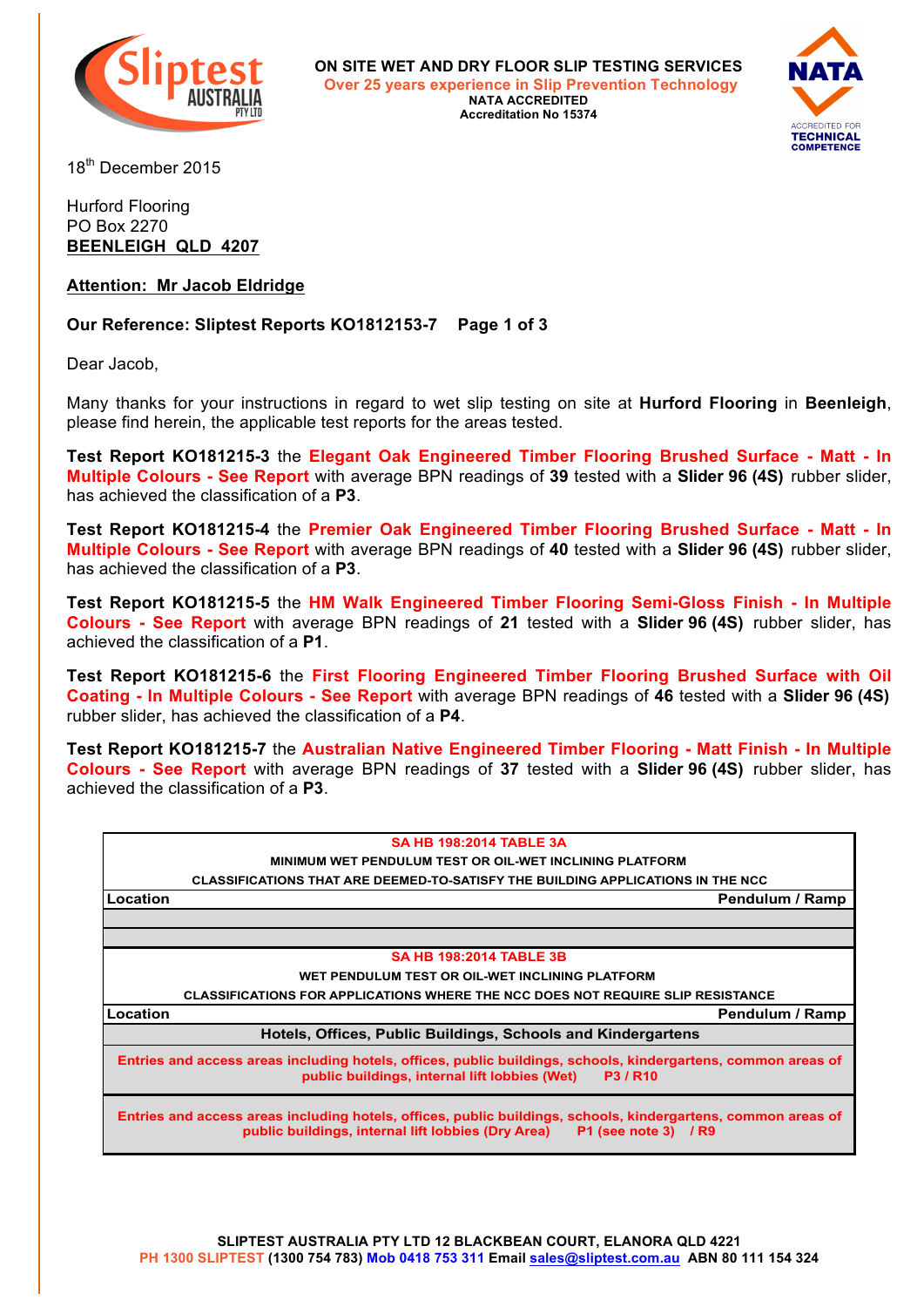# **Cover Letter, Sliptest Reports KO1812153-7 Page 2 of 3**

### **The information in the tables below has been taken from Australian Standards AS 4586 and AS 4663**

The new terminology for sliders is now Slider 96 (formerly 4S rubber) and Slider 55 (formerly TRL rubber)

**We advise that a new (2013) table 1 for AS 4663 (2013) is not yet available, we have included the table 1 from AS/NZS 4663: 2004 as a reference point for your own use.**

| AS 4586 (2013) Table 2                                                                      |                            |                | AS 4663 (2004) Table 1                     |                      |                                                             |
|---------------------------------------------------------------------------------------------|----------------------------|----------------|--------------------------------------------|----------------------|-------------------------------------------------------------|
| <b>Classification of pedestrian surface materials</b><br>according to the wet pendulum test |                            |                | Interpretation of the wet pendulum results |                      |                                                             |
| <b>Class</b>                                                                                | Pendulum* SRV (see note 1) |                | Pendulum* mean BPN                         |                      | * Notional contribution of                                  |
|                                                                                             | Slider 96                  | Slider 55      | <b>Four S</b><br>rubber                    | <b>TRL</b><br>rubber | the floor surface to the risk<br>of slipping when water wet |
| P <sub>5</sub>                                                                              | >54                        | >44            | >54                                        | >44                  | <b>Very Low</b>                                             |
| <b>P4</b>                                                                                   | 45-54                      | 40-44          | 45-54                                      | 40-44                | Low                                                         |
| P <sub>3</sub>                                                                              | $35 - 44$                  | 35-39          | 35-44                                      | ۰                    | <b>Moderate</b>                                             |
| P <sub>2</sub>                                                                              | 25-34                      | 20-34          | 25-34                                      |                      | High                                                        |
| P <sub>1</sub>                                                                              | $12 - 24$                  | $20$           | $25$                                       |                      | <b>Very High</b>                                            |
| P <sub>0</sub>                                                                              | $12$                       | $\blacksquare$ |                                            |                      |                                                             |

**Note 1. While Slider 96 or slider 55 rubbers may be used the test report shall specify the rubber that was used**

**\* The term Notional has been used to highlight the need to consider all potential contributing factors to a slip incident**

**Ramp classes A, B & C are derived from the Wet Barefoot Test Method, whilst R9, R10 & R11 are derived from the Oil-Wet Ramp Test Method.**

**Sliptest Australia Pty. Ltd. performed this on site test with reference to the following Australian Standard testing criteria, of AS 4586:2013 Classification of new pedestrian surface materials. Appendix A – Wet Pendulum Test Method and Hand Book HB 198: 2014 with reference to AS/NZS 4663: 2004 Slip Resistance measurement of existing pedestrian surfaces and HB 197: 1999** 

The information presented herein and on the **Sliptest** reports **KO1812153-7** dated 18.12.15 is copyright and is protected by copyright law, any reproduction of this information and test report except in full is prohibited. Any enquiries in relation to this report should be directed to **Sliptest Australia Pty. Ltd.** quoting the applicable test report number.

Yours faithfully,

**KATHRYN ORDING SLIPTEST AUSTRALIA PTY. LTD**

This report and covering documentation was prepared by Sliptest Australia Pty. Ltd. on behalf of our client as named in the report. Neither Sliptest Australia Pty. Ltd. nor any person acting on our behalf (a) makes any warranty, express or implied, with respect to the use of any information or methods disclosed in this report or (b) assumes any liability with respect to the use of any information or methods disclosed in this report or covering information. Any recipient of this document, by their acceptance or use of this document, releases Sliptest Australia Pty. Ltd. and their affiliates from any liability for direct, indirect, consequential or special loss or damage whether arising in contract, warranty, express or implied, tort or otherwise, and irrespective of fault, negligence and strict liability.